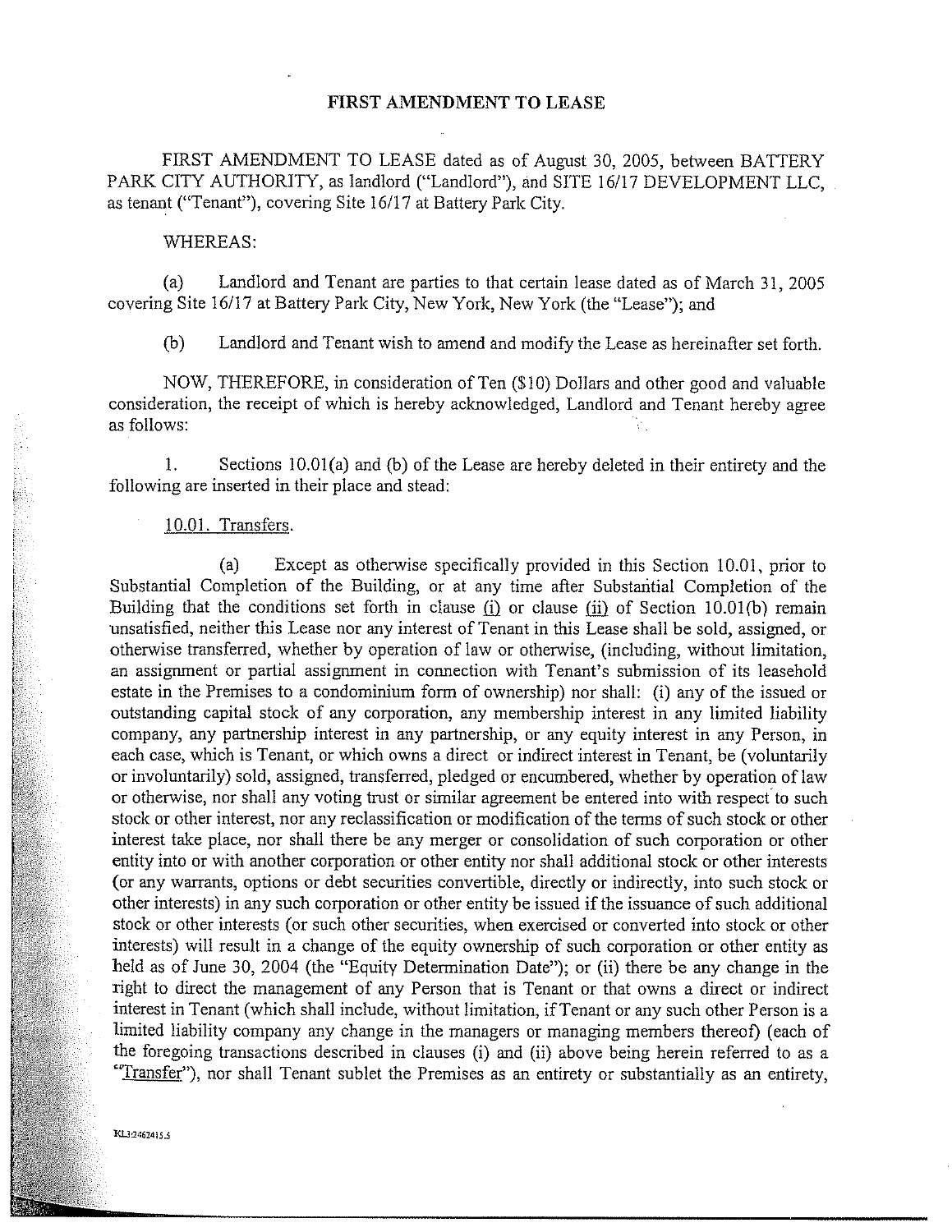without the consent of Landlord in each case and the delivery to Landlord of the documents and information specified in Section 10.01(d). Anything to the contrary contained in the foregoing notwithstanding, each of the transactions described in clauses  $(A)$  through  $(H)$  of this Section ~ occurring either prior to Substantial Completion of the Building or thereafter, and that might otherwise constitute a Transfer, shall not otherwise require Landlord's consent, but shall remain subject, however, to compliance with the terms and provisions of clauses (v). (vi), (vii) and (viii) of this Section 10.01(a): (A) the transfer, from time to time, by any of Sheldrake Organization, Inc., Plaza Construction Corporation and RW Consultants Inc. of their respective membership interests, or any portions thereof, in Sheldrake Site 16/17 Development Company LLC (the "Sheldrake Member") among themselves or their wholly-owned Affiliates, provided that Sheldrake Organization, Inc. shall continue to have the fight and obligation to direct the management of the Sheldrake Member (including with respect to both ordinary and extraordinary decisions); (B) the transfer, from time to time, of any direct or indirect interest in BPC Holdings LLC ("Lehman Member"), provided that Lehman Brothers Holdings Inc. ("LBHI") continues to have the right and obligation to direct the management of the Lehman Member (including with respect to both ordinary and extraordinary decisions); (C) the transfer, from time to time, by the Sheldrake Member of its membership interest (or any portion thereof) in BPC Mezz LLC ("Mezz LLC"), the owner of 100% of the limited liability company interests in Tenant, to any Related Party (as hereinafter defined) of the Sheldrake Member; (D) the transfer, from time to time, by the Sheldrake Member of its membership interest (or any portion thereof) in Mezz LLC to the Lehman Member, or to any Related Party of the Lehman Member, or the removal of Sheldrake as a Managing Member of Mezz LLC or of any Related Party of Sheldrake as developer, but only if such transfer or removal arises out of actions taken by the Letmaan Member under the Limited Liability Company Agreement of Mezz LLC (the "Mezz LLC Agreement"), dated as of  $\Omega$ ccenleer 29, 2005 as a result of: (w) the fraud, gross negligence or willful misconduct by the Sheldrake Member or a Related Party of the Sheldrake Member in connection with the performance of any obligations under this Lease, the Mezz LLC Agreement or with respect to the Property generally;  $(x)$  the material breach by Mezz LLC or Tenant of any provision of any loan documents to which they are a party; (y) the good faith determination by the Lehman Member that there will occur an Event of Default under the provisions of Article  $11$ . Section 23.01 or Article 40 which would result in the giving of a notice by Landlord to Tenant pursuant to Section 24.03; or  $(z)$  the actual giving of such notice by Landlord to Tenant under Section 24.03 provided that if the Sheldrake Member shall no longer have the fight to direct the day-to-day management of Mezz LLC or a Related Party of Sheldrake has been replaced as developer, then the Lehman Member shall have the fight to replace any such Related Party of Sheldrake as the developer with a developer acceptable to Landlord; (E) the transfer, from time to time, by the Lehman Member of its ownership interest (or any portion thereof) in Mezz LLC, to any Related Party of the Lehman Member or to the Sheldrake Member or to any Related Party of the Sheldrake Member; (F) the transfer, from time to time, by the Lehman Member of its ownership interest (or any portion thereof) in Mezz LLC to one or more entities controlled directly or indirectly by LBHI, including, without limitation, one or more opportunity funds or investment funds controlled by LBHI; (G) the transfer of any direct or indirect interest in Tenant to any lender exercising its remedies in respect of a pledge or pledges to such secured party of direct or indirect interests in Tenant securing a loan; and (H) the transfer by the Lehman Member of up to a 49% membership interest in the Lehman Member. In addition to the foregoing, Landlord's consent shall not be required: (i) intentionally omitted; (ii) if the Transfer is of direct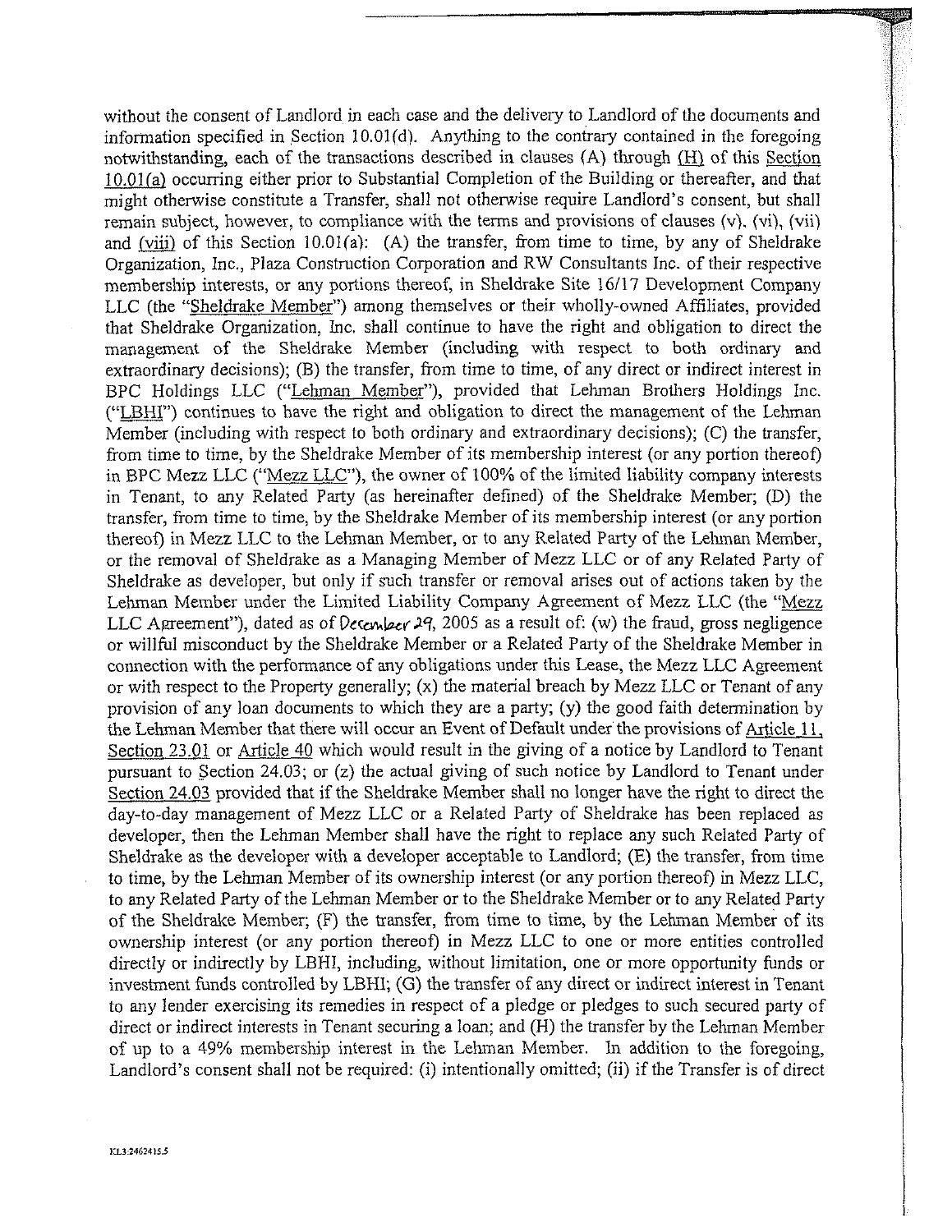or indirect equity interests in Sheldrake Organization, Inc., the Transfer is to the parents, spouse, children or grandchildren ("Immediate Family Members") of J. Christopher Daly or trusts for such Immediate Family Members and following such Transfer J. Christopher Daly continues to own beneficially and of record not less than 51% of the stock of Sheldrake Organization Inc. and shall continue to have the right to direct the management of Sheldrake Organization Inc. (including with respect to both ordinary and extraordinary decisions); (iii) if the Transfer is of direct or indirect equity interests in Plaza Construction Corporation, the Transfer is to Immediate Family Members or trusts for such Immediate Family Members of the respective stockholders of Plaza Construction Corporation and following such Transfer each stockholder of Plaza Construction Corporation as of the Equity Determination Date continues to own beneficially and of record not less than 51% of the stock in Plaza Construction Corporation that it owned on the Equity Determination Date, and shall continue to have the right and obligation to direct the management of Plaza Construction Corporation (including with respect to both ordinary and extraordinary decisions); (iv) if the Transfer is of direct or indirect equity interests in RW Consultants Inc., the Transfer is to Immediate Family Members or trusts for Immediate Family Members of Rudy Washington and following such Transfer Rudy Washington continues to own beneficially and of record not less than 51% of the stock of RW Consultants Inc. and shall continue to have the right to direct the management of RW Consultants Inc. (including with respect to both ordinary and extraordinary decisions); (v) provided that in each of the instances set forth in clauses (ii) – (iv) of this Section 10.01(a) the letter of credit provided for in Section  $11.12$  shall remain in full force and effect and shall in all respects be unaffected by such Transfer; (vi) provided that in each of the instances set forth in clauses (ii) – (iv) of this Section 10.01(a) no Default in the payment of Rental (whether or not notice of such Default has been delivered to Tenant) and no other Default as to which notice shall have been given shall have occurred and then be continuing under this Lease, unless such Default is cured simultaneously with such Transfer; (vii) provided that in each of the instances set forth in clauses (ii) - (iv) of this Section 10.0t(a) Tenant shall have complied with the provisions of this Article I0 (including, without limitation, Sections  $10.01(c)$  and  $10.01(d)$ ); and (viii) provided that in each of the instances set forth in clauses (ii)  $-$  (iv) of this Section 10.01(a) Tenant shall notify Landlord of such Transfer promptly after the consummation of the Transfer.

(b) From and after Substantial Completion of the Building, Landlord's consent shall not be required prior to any Transfer, assignment of Tenant's interest in this Lease or subletting of the Premises as an entirety or substantially as an entirety, whether to Persons specifically described in Section 10.01(a) or otherwise, provided: (i) no Default in the payment of Rental (whether or not notice of such Default has been delivered to Tenant) and no other Default as to which notice shall have been given shall have occurred and then be continuing under this Lease, unless such Default is cured simultaneously with such Transfer, assignment or subletting; and (ii) Tenant shall have complied with all of the applicable provisions of this Article 10. This Section 10.01(b), Section 10.01(c) (except as otherwise provided therein) and section 10.01(d) shall not apply to an assignment or partial assignments in connection with a Condominium Plan, which shall be governed by the provisions of Sections 23.01 and  $40$  and Exhibit F.

(c) For purposes of this  $Section 10.01$ , the term "Related Party" shall mean: (i) any Person that has, directly or indirectly, an ownership interest in the Person in question; (ii)

KL3:2462415.5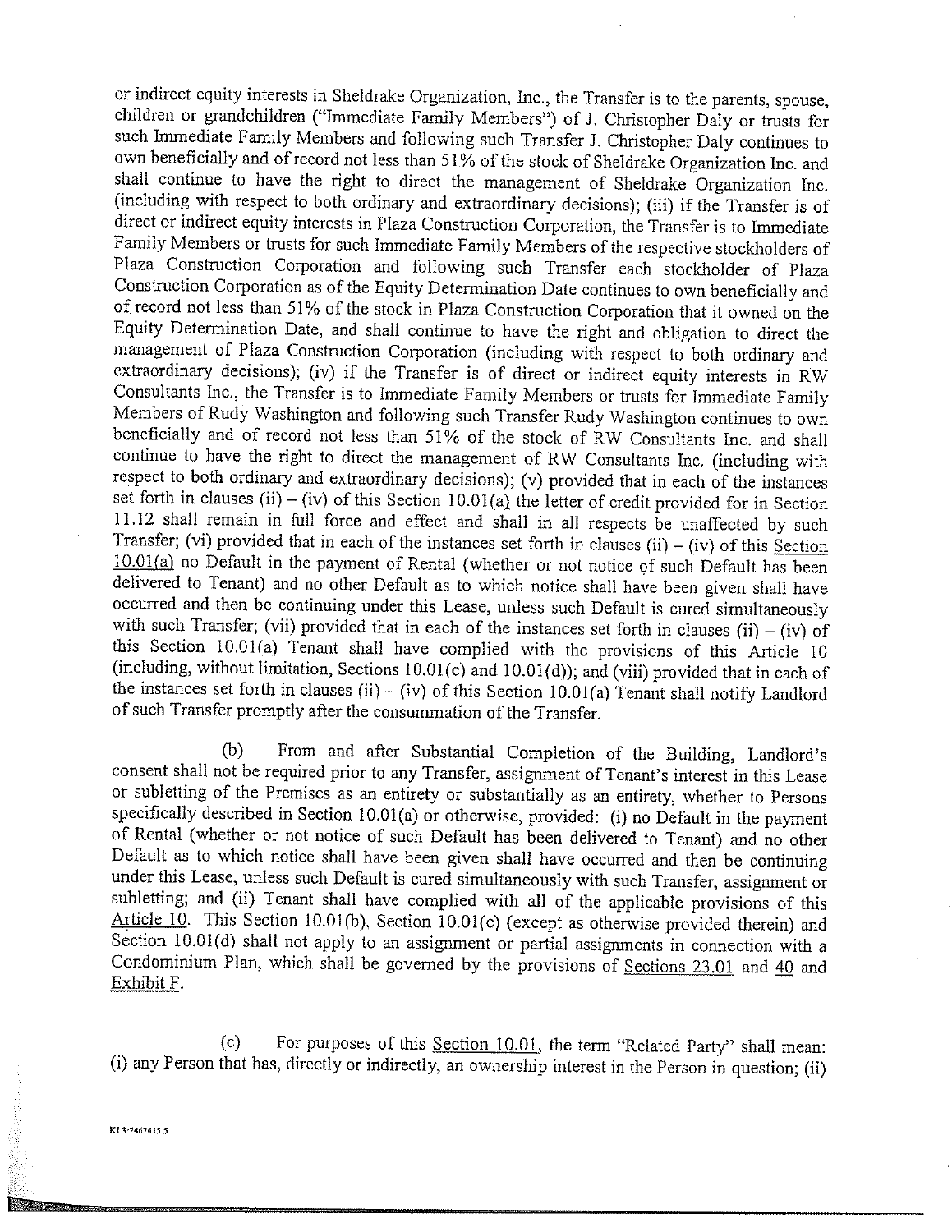any person in which the Person in question or a Related Party thereof by virtue of.clause (i) of this definition has an ownership interest; and (iii) any individual who is a member of the immediate family (whether by birth or marriage) of an individual who is a Related Party, which includes for purposes of this definition a spouse, a brother or sister of the whole or half blood of such individual or his spouse, a lineal descendant or ancestor (including an individual related by or through legal adoption) of any of the foregoing or a trust for the benefit of the foregoing.

ment av Berger

2. The second sentence of Section 17.04 of the Lease is hereby deleted and replaced with the following: "Tenant represents that, as of the Commencement Date the composition of Tenant will be as follows: (a) Mezz LLC will own 100% of Tenant; (b) (i) the Sheldrake Member will own 10% (based on initial capitalization) of Mezz LLC; and (ii) Lehman Member will own 90% (based on initial capitalization) of Mezz LLC; (c) (i) Sheldrake Organization, Inc., whose sole stockholder will be J. Christopher Daly, will own 67.5% of the Sheldrake Member; (ii) Plaza Construction Corporation, whose sole stockholders will be Steven Fisher (25.83%), Ken Fisher (25.83%), RW Plaza LLC (15%) (whose sole member will be Robert Wood), Arnold Fisher (11.12%), Richard Fisher (11.11%) and the Estate of M. Anthony Fisher (11.11%), will own 22.5% of the Sheldrake Member; and (iii) RW Consultants Inc., whose sole stockholder will be Rudy Washington, will own 10% of the Sheldrake Member; and (d) one or more entities controlled by LBHI will own 100% of Lehman Member and that none of the interests in Tenant, as set forth hereinabove, are held directly or indirectly, by an individual described in Section 10.01 (c) (i), (ii) or  $(iii)$ ."

3. (a) Section 11.04 of the Lease is hereby modified by deleting the words "five hundred twenty-two" appearing in the sixth line thereof and substituting the words "six hundred thirty-eight" in lieu thereof.

(b) Subsection (b) of Section 24.01 of the Lease is hereby modified by deleting the words and number "five hundred twenty-two (522)" appearing in the fourth and fifth lines thereof and substituting the words and number "six hundred thirty-eight (638)" in lieu thereof.